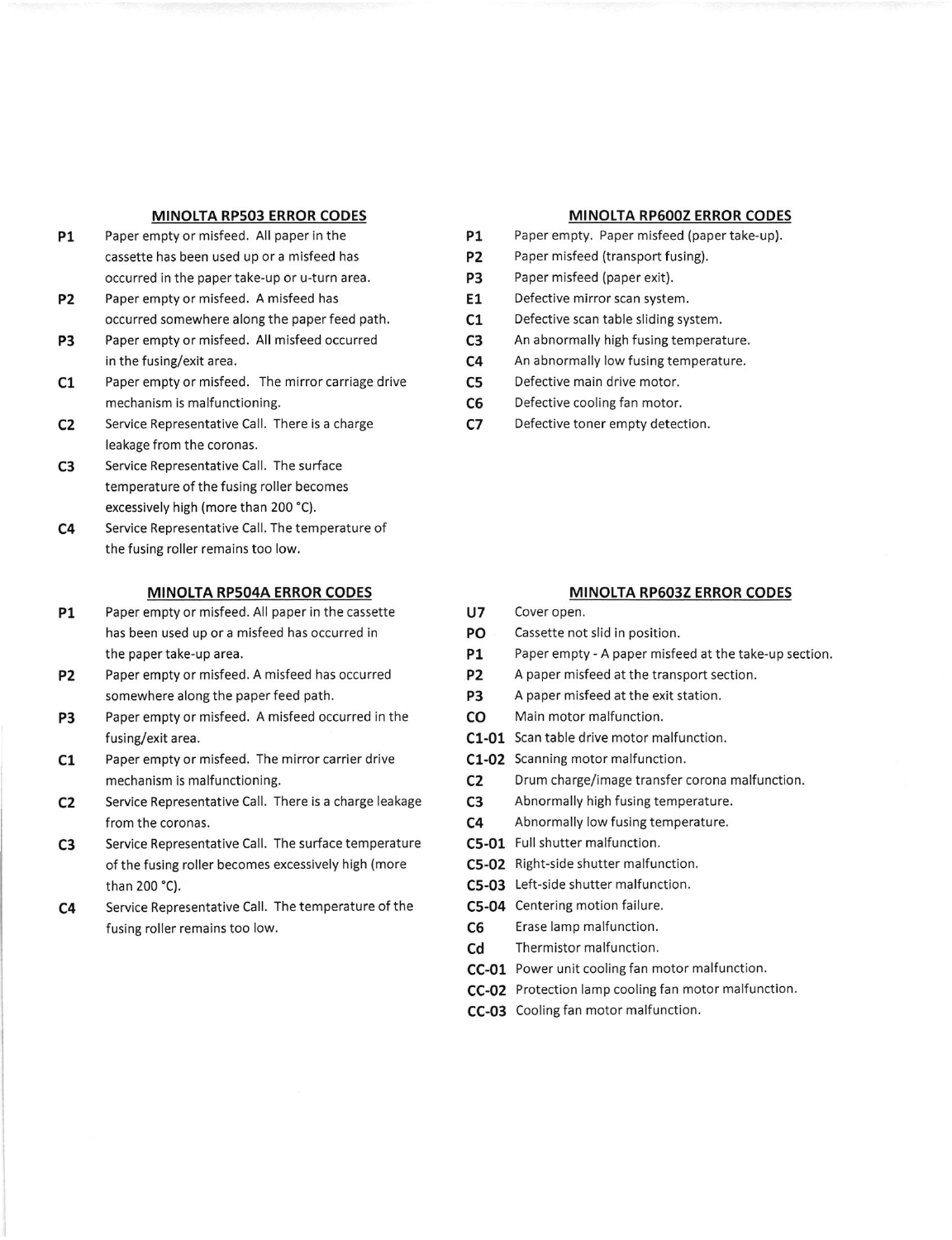- P1 Paper misfeed Paper take-up to synchronizing PO A paper misfeed at the paper take-up section. rollers. The paper misfeed at the paper take-up section.
- P2 Paper misfeed Synchronizing rollers to fusing unit. P2 A paper misfeed at the transport section.
- P3 Paper misfeed Fusing unit to exit. P2A A paper misfeed at the exit section.
- 
- C2 Defective corona unit. The control of the corona unit. PL A blown projection lamp.
- C3 An abnormally high fusing temperature. C1 Scanning malfunction.
- C4 An abnormally low fusing temperature. C2 Improper charging.
- C5 Defective auto masking side shutters. C3 Abnormally high fusing temperature.

# MINOLTA 606Z ERROR CODES C5 Side shutter malfunction.

- P1 Paper misfeed (paper take-up to sychronizing rollers). C6 Erase lamp malfunction.
- P2 Paper misfeed (synchronizing rollers to fusing unit). C7 Zooming malfunction.
- **P3** Paper misfeed (fusing unit to exit). C8 Mirror drife malfunction.
- C1 Defective mirror drive mechanism. Cb Cutter malfunction.
- 
- C3 An abnormally high fusing temperature.
- C4 An abnormally low fusing temperature. MINOLTA DR1600 ERROR CODES
- C5 Defective auto masking side shutters. The Second Let all the U.S. Control Film unit mounting board malfunction.
- 
- L1 Improperly installed projection lens.

# MINOTTA 605Z ERROR CODES MINOLTA RP6O9Z ERROR CODES

- 
- 
- 
- 
- C1 Defective mirror drive mechanism. Pc A card misfeed in the autocard feeder.
	-
	-
	-
	-
	- C4 Abnormally low fusing temperature.
	-
	-
	-
	-
	-
- C<sub>2</sub> Defective corona unit. C<sub>c</sub> Serial communication error.

- 
- C6 Defective projection lens identifying mechanism. **E-02** Electrical circuit board to the inside of a copy malfunction.